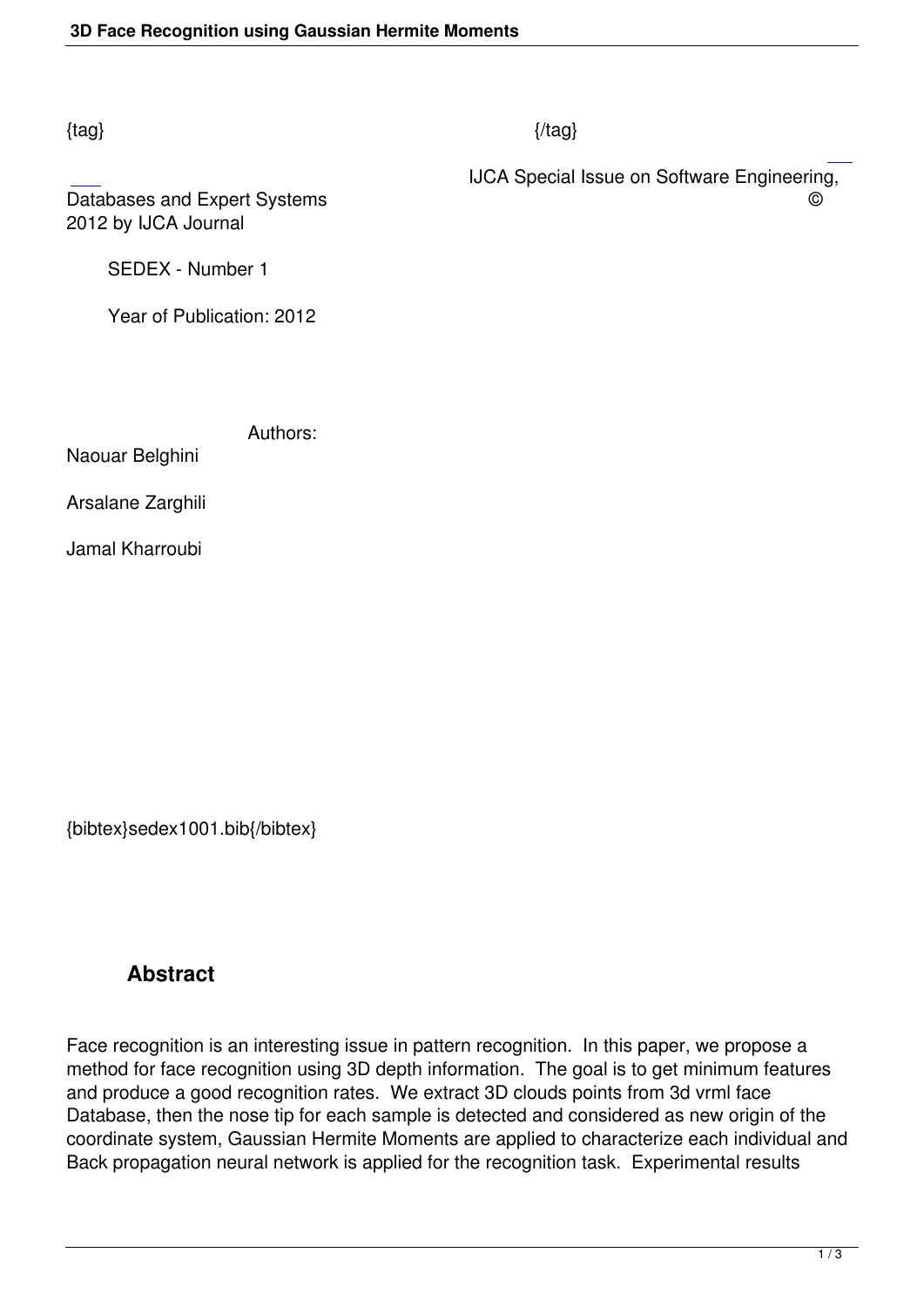shows that Gaussian Hermite moments with global depth information perform significantly better than another method based on local depth information, in this study we consider the case of using ratios of distances and angles between manually selected facial fiducial points.

## **Refer**

#### **ences**

Phillips, P. J., Scruggs, W. T., O' Toole, A. J., Flynn, P. J., Bowyer, K. W., Schott, C. L. , Sharpe, M. 2007. FRVT 2006 and ICE 2006 Large-Scale Results, NISTIR 7408. National Institute of Standards and Technology.

Jafri, R and Arabnia, R. & quot; A Survey of Face Recognition Techniques & quot;, Journal of Information Processing Systems, Vol. 5, No. 2, 2009.

Andrea, F., Michele, N., Riccio, D., Sabatino, G., " 2D and 3D face recognition: A survey", Pattern Recognition Letters, Vol. 28, No. 14, 2007, 1885-1906.

Pears, N., Heseltine, T., Romero, M., & quot; From 3D Point Clouds to Pose-Normalised Depth Maps", Int J Comput Vis, 2010, 152-176.

Wang, C., Niu, X., Lu, W., Gong, J., & quot; A Hybrid Method to Build a Canonical Face Depth Map", International Journal of Digital Content Technology and its Applications, Vol. 5, No. 5, May 2011.

Alessandro Colombo, Claudio Cusano, Raimondo Schettini, "3D face detection using curvature analysis", Pattern Recognition Vol. 39, No. 3, 2006, 444-455.

Khalid, F., Lili, N. A., & quot; 3D Face Recognition Using Multiple Features for Local Depth Information", IJCSNS International Journal of Computer Science and Network Security, Vol. 9 No. 1, 2009

 - Gupta, S. , Aggarwal, J. K. , Markey, M. K. , Bovik, A. C. 2007. 3D Face Recognition Founded on the Structural Diversity of Human Faces. In Proceedings of the IEEE Conference on Computer Vision and Pattern Recognition CVPR & apos: 07.

Bo Yang, Mo Dai, & quot; Image analysis by Gaussian–Hermite moments & quot;, Signal Processing, 2011, 2290–2303.

Jing YANG, Guohua PENG, & quot; Subpixel Edge Location Based on Gaussian-Hermite Moments", Journal of Information & Computational Science, Vol. 8,No. 14, 2011, 3131–3140.

Youfu Wu, Jun Shen, " Properties of Orthogonal Gaussian-Hermite Moments and Their Applications", EURASIP Journal on Applied Signal Processing, 2005, 588–599.

 - Xu, C. , Wang, Y. , Tan, T. , Quan, L. 2004. Automatic 3D face recognition combining global geometric features with local shape variation information. In the Proceedings of the Sixth Int. Conf. on Automated Face and Gesture Recognition, 308–313.

Flusser, J. 2006. Moment Invariants in Image Analysis, Ttransactions on engineering, computing and technology.

Aarif, T., Shaaban, Z., Krekor, L., baba, A., & quot; object classification via geometrical, zernike and legendre moments", Journal of Theoretical and Applied Information Technology, Vol. 7, No. 1, 2009, 31 -37.

 - Shen, J. 1997. Orthogonal Gaussian-Hermite Moments for Image Characterization. In Proceedings of Intelligent Robots and Computer Vision XVI: Algorithms Techniques, Active Vision, and Materials Handling, 224-233.